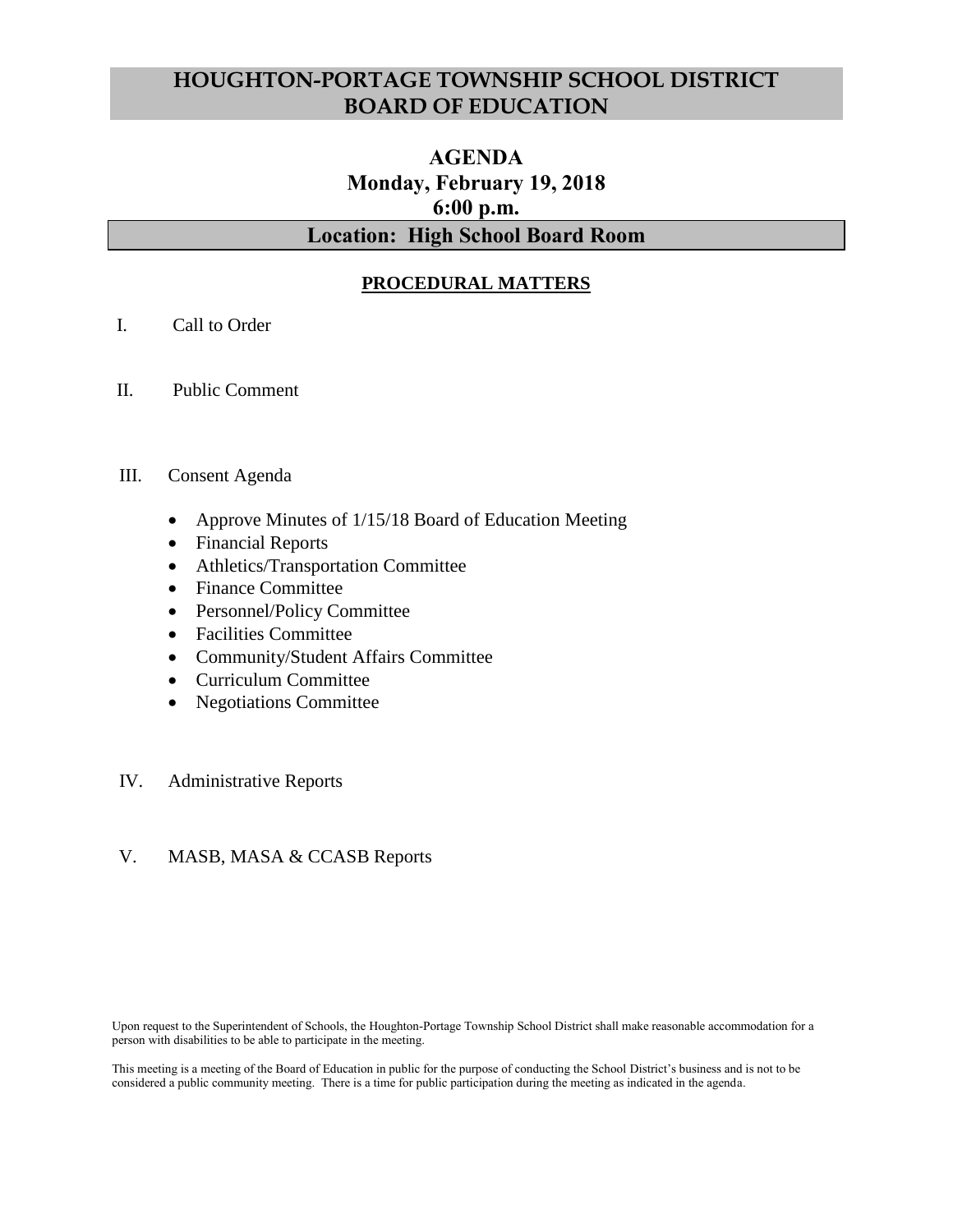**Page 2 Board Agenda – 2/19/18**

VI. Discussion Items

**1.** Bond Project Update

#### VII. Executive Session

- VIII. Other Concerns or Public Comment
- IX. Adjournment

Upon request to the Superintendent of Schools, the Houghton-Portage Township School District shall make reasonable accommodation for a person with disabilities to be able to participate in the meeting.

This meeting is a meeting of the Board of Education in public for the purpose of conducting the School District's business and is not to be considered a public community meeting. There is a time for public participation during the meeting as indicated in the agenda.